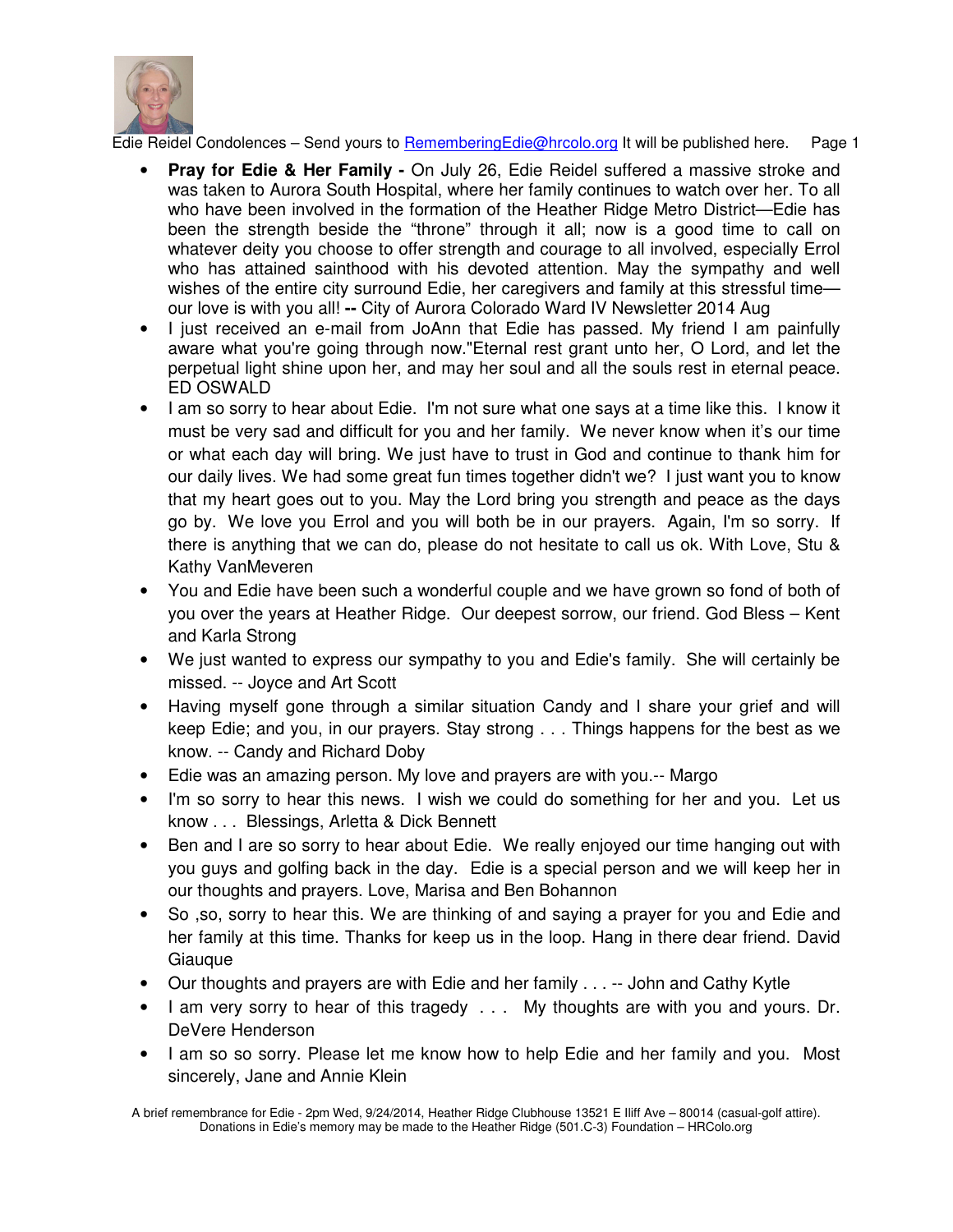

- Edie was an amazing, sweet, caring lady. She will be missed so very much. It was always so wonderful to see the caring and devotion that Edie and you, Errol, had for each other. Edie was a real blessing to me; always with a smile and a kind word. She will forever be in our hearts and our memories. Annette Harres
- I am so terribly sorry for all involved . . . Our prayers are with you at this terribly stressful and difficult time. You know I will do anything humanely possible to assist, just call on me. Molly Markert
- Pam and I and our family have been praying for Edie and for you these past several months. Both of you have been in our thoughts and prayers constantly. We've been staying in touch through Rich, who we see regularly. And through Doug who I saw on the 4th. Your love and loyalty to Edie are wonderful. It must comfort her greatly knowing you are there with her. We send our continued love and prayers to you both. Please tell Edie we love her and are praying for her. Thank you, Errol – Dave & Pam Duke
- Suzanne had told us how you sang to her for 3 hrs. It is hard. She is a sweet soul. We will be praying for both of you. Rich Ball
- I am so sorry to hear about Edie. I will keep her in my thoughts and prayers. We had such a good time with her last Tuesday At lunch . . . Take care Mary Lou Braun
- Ron and I are so upset. We love both of you so much and wish we could be by your side and hers also . . . Call anytime day or night if we can do ANYTHING. I feel so helpless because we are so far away. Ron & Jo Reedy
- No words can express our deep feelings of regret for you. Please know that we are thinking of you and Edie's family with compassion and love. Here's hoping that Edie is comfortable and will regain some of what she lost. Joan Beldock and David Brahinsky
- I have been inquiring of Edie and you recently and learned of her condition as of two weeks ago. So sorry to hear the news . . . Wanted to let you know we are thinking of you and if we can do anything, please let me know . . . Thanks, Carol & Jack Patterson
- Please know that our thoughts and prayers are with Edie and you at a time like this. Let me know if there is anything we can do to make this time easier. Lisa and Grant Amdal
- I am so sorry to hear about Edie. She and her family will be in thoughts and prayers as well you also. If you need anything please let us know. Take care of yourself. God Bless! -- Amanda Milstead
- I just wanted you to know that Edie is in our thoughts and prayers. Bill and Joanie Ott
- Edie was a friend that everyone wants to have. She always gave you a smile and by being around her you found yourself being happy and returning her smile. She was the ideal people person. She was concerned with others and gave her love freely. Her love for the Lord was a natural part of her. Murray Boyd
- My heart goes out to you and to all of the family as it is such a sad time. You are certainly in our prayers and please keep us informed. Love, Marge Bomgardener
- My heart is heavy for you both. You do know that Edie knows all the goodness that Errol has bought to her life. My prayers are with you all for the contentment of knowing she has lived life well. Love to you both. Sharyl Harston

A brief remembrance for Edie - 2pm Wed, 9/24/2014, Heather Ridge Clubhouse 13521 E Iliff Ave – 80014 (casual-golf attire). Donations in Edie's memory may be made to the Heather Ridge (501.C-3) Foundation – HRColo.org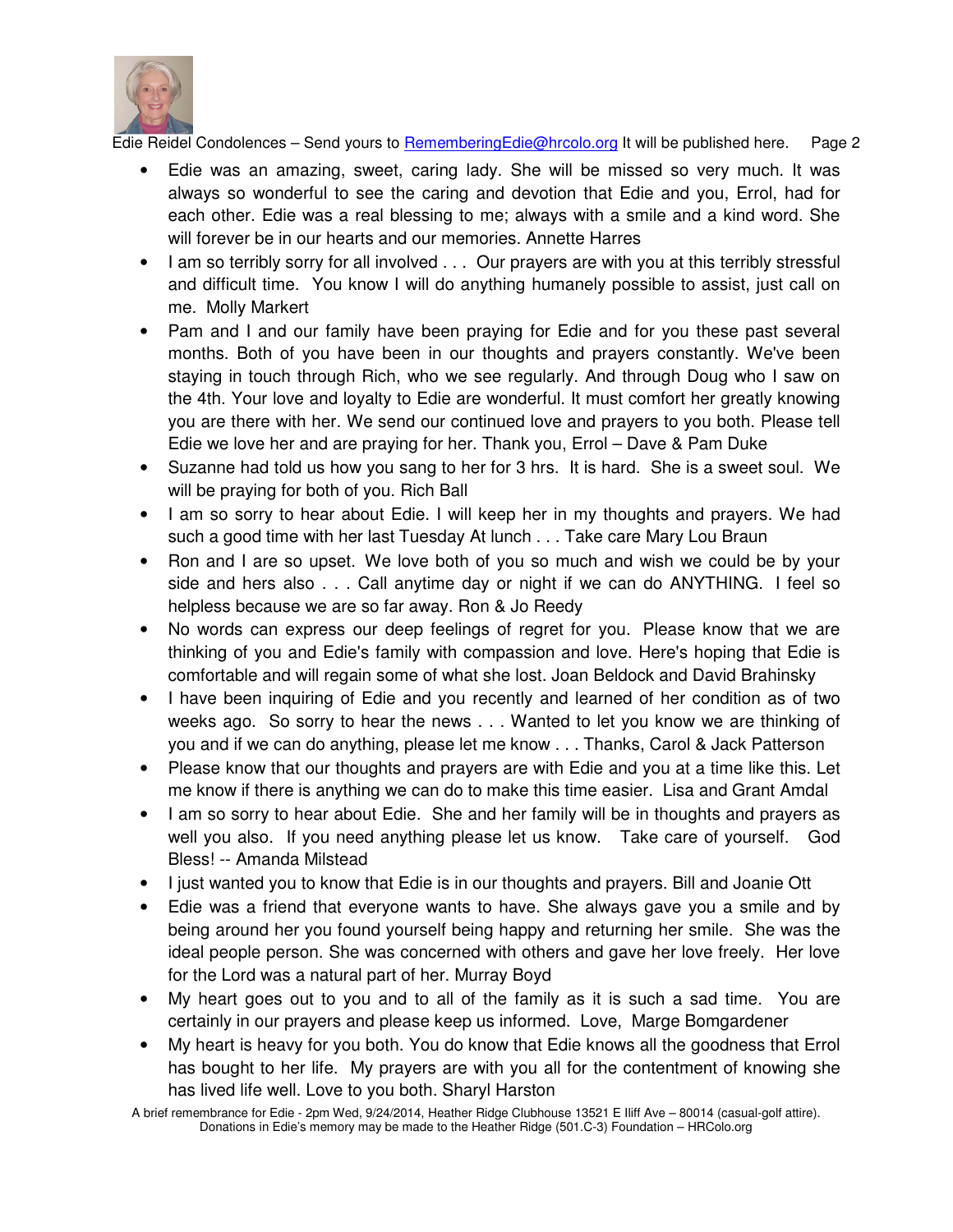

- I'm really sorry to hear what a tough time Edie has had to endure. Love, Patrick **Henderson**
- I am so sorry to hear about . . . Edie! Molly just called, and shared the news with me. I am so sorry and will be thinking of you as you go through this process. My thoughts and prayers are with you. All my best to you, Reno Carollo
- Thank you . . . for reading my card to Edie, I feel so helpless here but know my prayers are going to her. You and your family are amazing, she was very lucky to have your loving care. I am praying for you also, that God will give you the strength to get through this. Edie is such a love, she never spoke a harsh word, a real treasure. I love you both very much. Patti Gookin
- I'm sure yours and Sara's presence and songs were comforting to her. I will pray for Edie and all of you. Carolyn McFerm
- Edie was a very dear soul and brought sunshine to many of her friends and fellow golfers. Van and I send our thoughts and prayers to Errol and appreciate his total devotion to Edie over the years. We believe she is in a better place now. She will be dearly missed! -- With Love, Ginny & Van Lewis
- My Dear Friend -- What do you say about a friend who never spoke a harsh word? Edie's smile was always there for you, and she always followed it with words of love and caring. She was always interested in what you were doing, not what she was involved with. The word "I" was never in her vocabulary, So this is all about Edie. My dear friend, who played golf with me, what great times we had. Laughing, talking, and just plain good fun. Golf was not the priority here, just being together was what it was all about. I always knew she would have the right words for me on the other end of the phone, whenever I needed them. She was my sister that I never had, my friend who rocked and her spirit will always be with me. I love you. Patti Gookin
- I am so sorry . . . She was a sweet woman. What can I do? David Russell
- Thanks for telling us about Edie. We will all miss her. She was so elegant. The two of you had so many happy times together. I know you will miss her sooo very much. Lou Ann Baker
- Thank you for keeping us all informed about Edie. Even though we knew her end was near, it's still so hard to digest. It seems just a short while ago that she was at my house, enjoying herself. You were such a dear, loving and caring friend, there for her until the end. She was so fortunate and, I'm sure, comforted to know you were there for her. How very sad. MJ
- Edie was our blessing! She continues to bless us as she touched our lives in so many positive ways. Her laughter, zest, vivaciousness, genuine concern and care for each person, will continue with us in spirit. Edie will always hold a special place in our hearts. I thank Edie for teaching us wonderful lessons through compassion and understanding. We are so fortunate that Edie shared a lovely companionship with our Dad. We thank you Edie and we will miss you dearly! Stefanie

A brief remembrance for Edie - 2pm Wed, 9/24/2014, Heather Ridge Clubhouse 13521 E Iliff Ave – 80014 (casual-golf attire). Donations in Edie's memory may be made to the Heather Ridge (501.C-3) Foundation – HRColo.org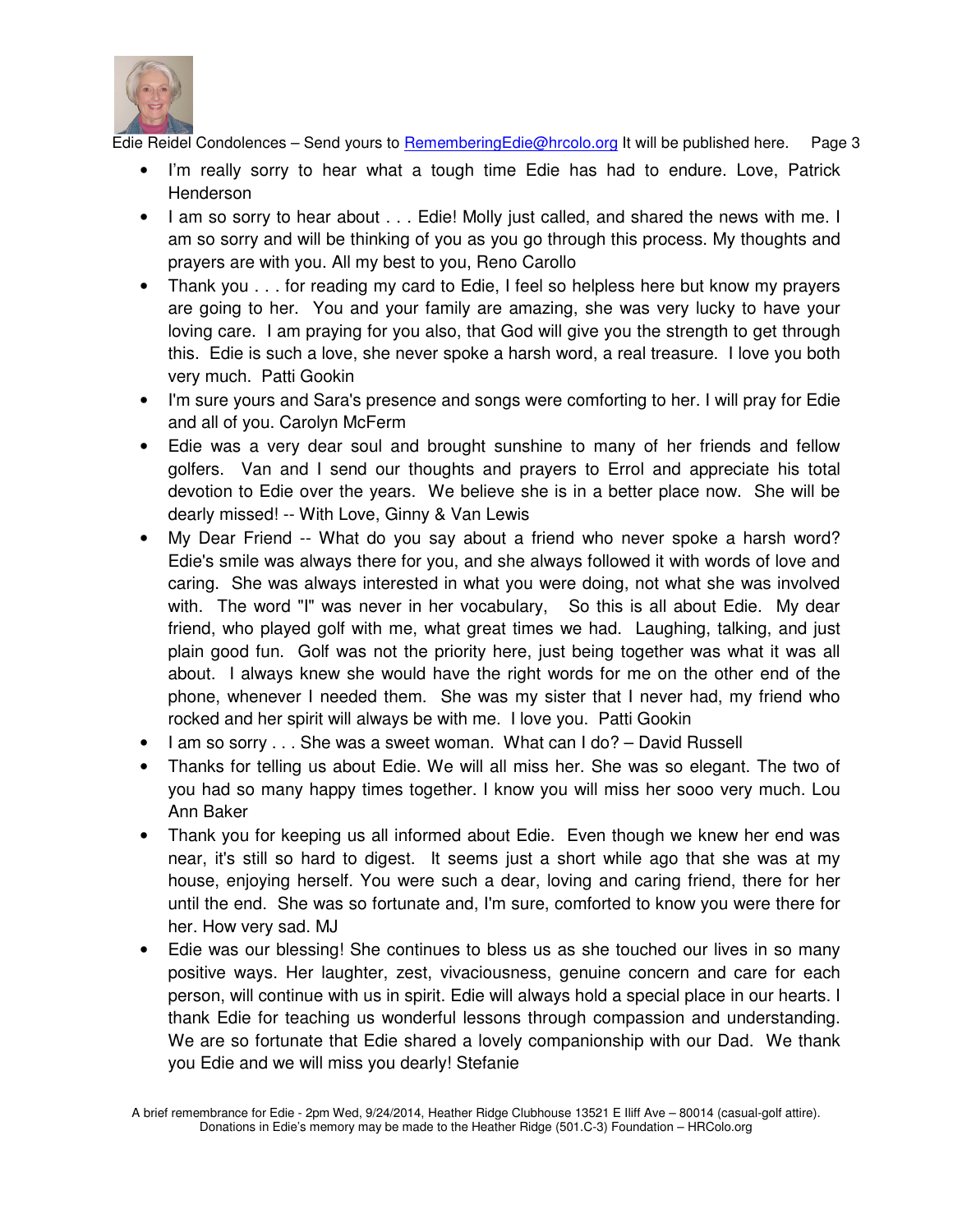

- Sometimes life takes sudden turns . . . without using it's turn signal! Hang on and hang in there! Keep the Faith – Barry and Wanda McConnell
- I will always remember Edie as a beautiful and gracious woman with whom I was blessed to have for a neighbor and friend for 20+ years. May the memories you created with her sustain you now and in the days, months & years to come. Pam Bjerke
- Wishing you comfort, Thinking of you at this sad time and wishing you comfort in the days ahead. Your friend -- Patrick O'Holleran
- I met her only a few times but what a great impression she made and she did it so naturally! So energetic, enthusiastic, encouraging, so very fun, so good a match for my friend Errol. She was a light that invigorated him and I am so grateful for her influence and friendship. She will certainly be sorely missed. I hope to meet her again one day in heaven. She was a blessing for all of us to be around. Aaron McNaughton
- Please accept our warmest condolences for your loss of Edie. I will never forget how both of you were there for Sharol during the time (the last time) we got Dad into the hospital. You and Edie were so very kind and helpful and supportive. Thinking of you and sending calming thoughts. Regards, Wade and Patty
- We would like to express our sincere sympathy to Edie's family and to Errol on the passing of Edie. She was such a dear person and loved by so many. We have lots of happy memories of playing bridge, Mexican train and golf with Edie. We will miss her very much. God bless Edie, her family and her dear friend Errol. Warmest regards, Bill & Marge Sumberg
- Edie was a dear. Always giving you a smile and a compliment. It was a privilege to have played bridge and golf with her. Errol, you and Edie made an adorable couple. Treasure all your precious times together. God be with you and the family during this sad and lonely time. Fondly, Sally and Richard Simon
- It's difficult to know what to say just now . . . except that you're thought of in sympathy and friendship. I am very sad to hear about Edie's passing. She was such a big part of your life. My prayers are with you during this difficult time. Edie was one of the first people I met when I moved into Burgundy. I heard about Edie's stroke and then her passing through the ladies at the Heather Ridge Golf League. I joined the league earlier this year and learned from the ladies that Edie was a member as well. I feel sad that Edie and I never had the chance to play a round of golf together; but then she may have run off the course seeing what a terrible golfer I am. We will miss our classy, wonderful Edie. Penny Pendergast
- With deepest sympathy Although it's difficult today to see beyond the sorrow, May looking back in memory help comfort you tomorrow. She is going to be missed. Loren & Bobbie Janulewicz
- My heart is broken for you, for Edie and for her family. It was always so clear to me the love you had for each other. May you feel God's grace and love. Annette Harres

A brief remembrance for Edie - 2pm Wed, 9/24/2014, Heather Ridge Clubhouse 13521 E Iliff Ave – 80014 (casual-golf attire). Donations in Edie's memory may be made to the Heather Ridge (501.C-3) Foundation – HRColo.org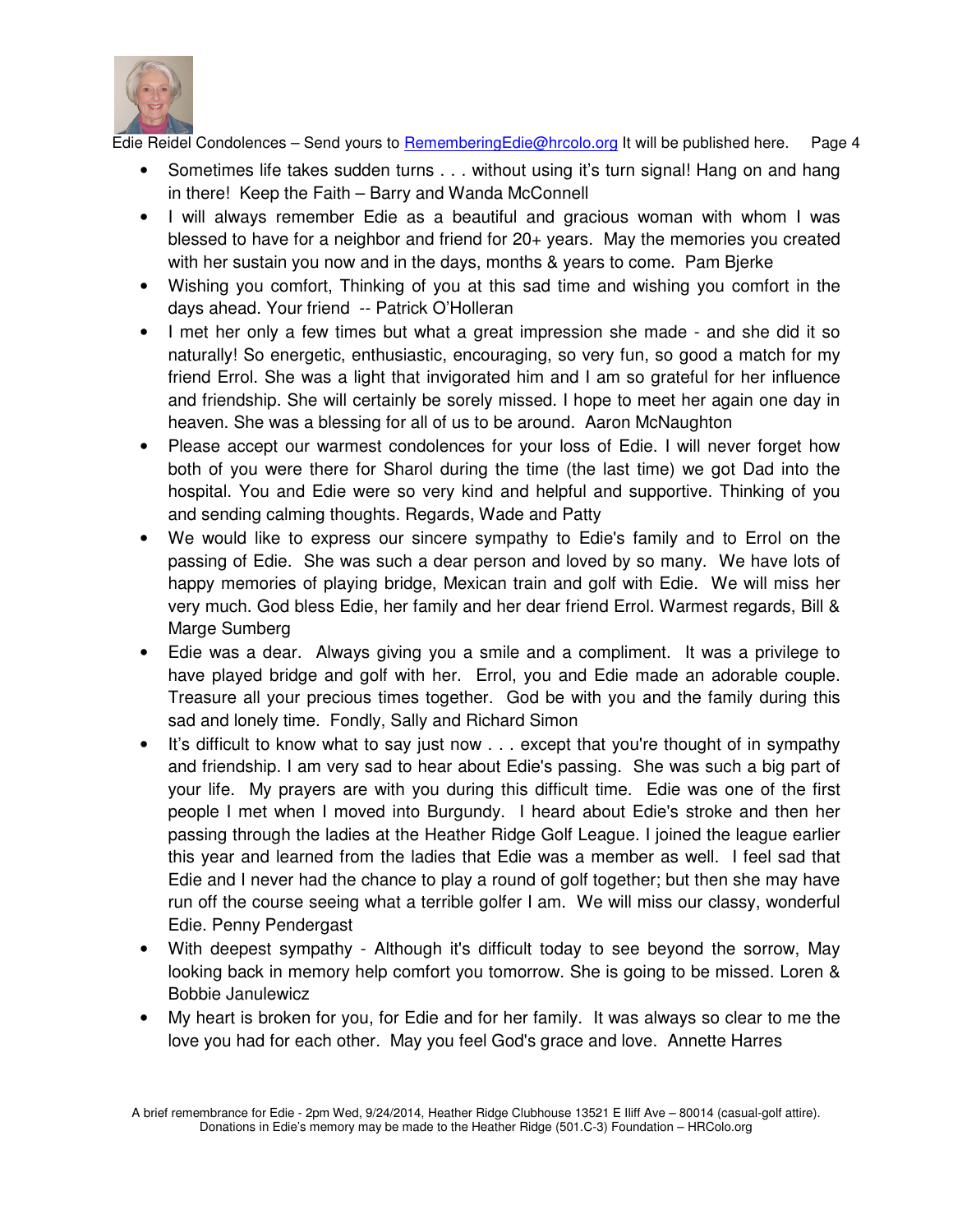

- Our thoughts are with you. To express sincere caring to you and your family and to let you know we are thinking of you at this sad time. We are sorry for your loss. Jason and Misti Mullins
- We are very sad to hear of Edie's passing. She was a warm, kind and caring person. We will miss her on our visits to Colorado, but always remember the fun times...Holidays, Golfing in Tahoe, Royal Gorge Trip... and many more. With Love and fond memories, Mark, Sarah and Zach
- With deepest sympathy -- Wishing you comfort and strength in the days to come. So Sorry for your loss. Edie was a very special person. Marge and Doug Hays
- From the first days we met 38 years ago as new residents of Burgundy to the last glass of wine we shared just weeks ago, the times I spent with Edie were always joyful; full of fun and laughter. The golf games, trips, workouts, parties, meals and just spending time together were so special because of this gracious, beautiful and spirited lady. May her family find comfort in the special times spent with Edie, and may you, Errol, her loving companion for so many years, find peace in the knowledge that you shared such a wonderful love. I will miss you greatly, Edie, my friend. Mary Lou Secor
- Cheryl and I are so very sorry to hear about Edie's passing. I didn't know that Edie was experiencing health problems she always looked like the picture of health. Please know dear friend, like our daughter, she is no longer suffering and we hope you will be able to find comfort in the many memories the two of you shared together. You are going to have many hard days ahead of you and if there is anything we can do to help ease your pain, please feel free to call upon us. Bill & Cheryl McKinney
- So sorry to hear that your dear friend (Edie) has passed away...There is NO words that will comfort you in what you feel just now... You and her Family will be in my prayers.... Take care of yourself. Monica Kazi
- Friends Ron & Jo Reedy moved to Florida in 2007. We visited them, 3 years later. Edie created a plaque for them that remains on their wall. It reads: "ODE TO JO - I know two people, Ron and Jo - Who retired to Florida, down below - I got a call from Ron a few weeks later - And when I asked about Jo, he said a gator ate her! - - Well that gator went on trial and was sentenced to jail - And when she heard the verdict, she began to cry and wail. - She gave a hiccup and wouldn't you know - A little cough and out popped Jo. - - Dressed in a black robe with a gavel in her hand - Jo faced the jury and took the stand - "The gator has repentance so let's reduce the sentence. - No harm has been done and I'm feeling hardy" - "Let's forget all this and have a party!" - - Now what of the gator, you may inquire- - Well I will tell you and I'm no liar. - - The gator, whose name is Olivia - was sentenced in Aurora and has taken over Trivia!" (Before moving Jo was the Trivia chair at the club)
- If you ever are called for jury duty in Aurora you will see Edie. She is the court reporter in the video that plays weekly for jury orientation.
- Edie was a beautiful person inside and out. She always had such a sweet smile & I remember her from the Joslins days. Her store was my favorite place to shop & I often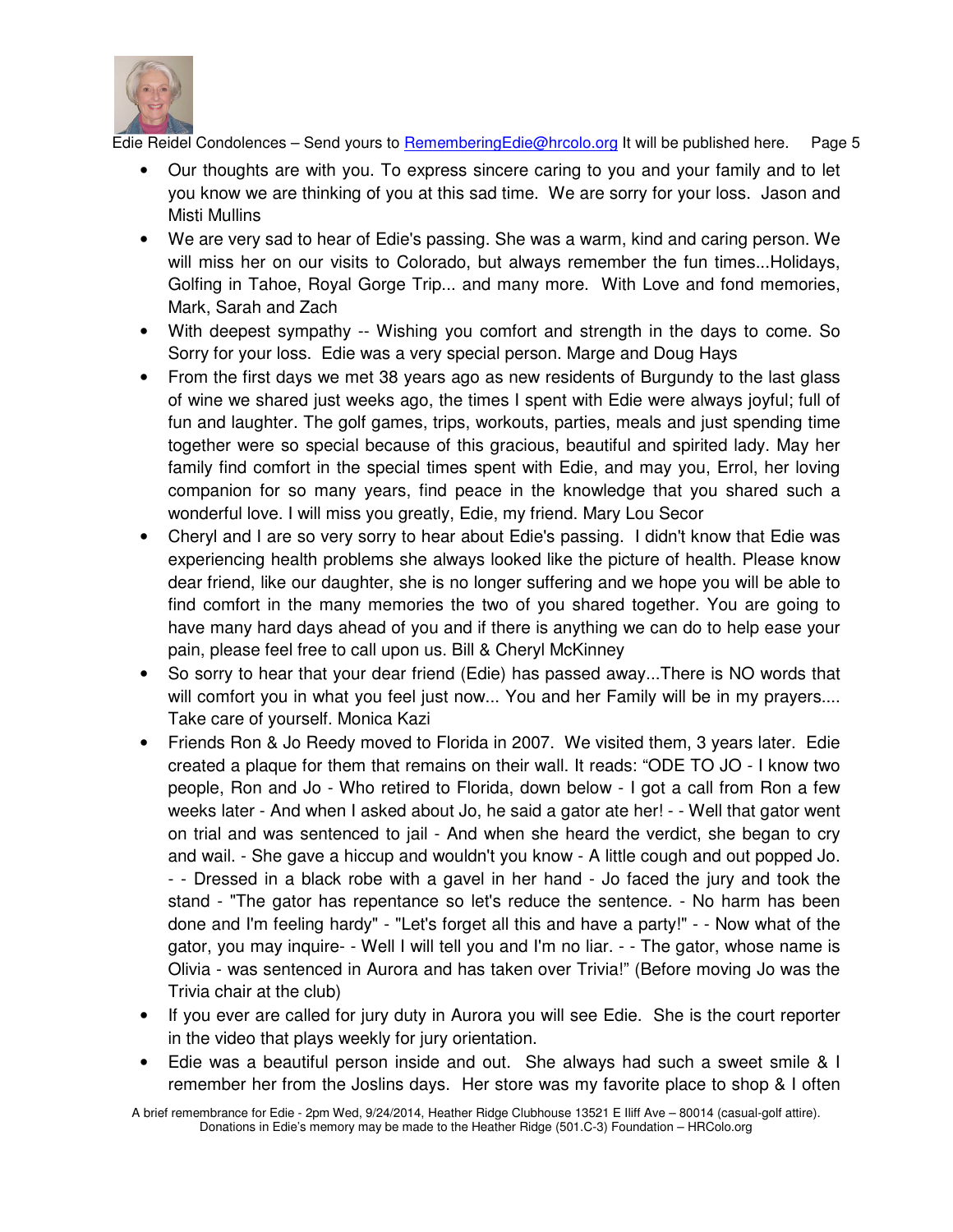

ended up with Edie as my clerk. She was always so nice & helpful & of course very put together. She was fun to play golf with & she will be missed. We are so sorry for your loss, Errol, but we all know she is with the Lord & has happiness we can only imagine. Phil & Sharon Warembourg

- Thinking of you Comfort, peace to you in this time of sadness. Errol, I... wish to send my condolences to you for your loss. Barbara Rupp
- Errol Between April 2013 and March 2014 both my wife and father passed away after battling cancer. For me the grief was something I had to take head on and experience while evervday caring for my son and daughter and going to work as well. With time grief changes. It doesn't go away, but it does change and we have adapted (for lack of a better word) to how things are for us without mommy and grandpa/dad. Today I can enjoy memories of Tracey without them being clouded with intense grief, and I believe that you too will eventually find that your grief too has changed and you can have memories of Edie that bring joy and smiles to you! My deepest sympathy and my true understanding. Sean Allen
- We will always remember Edie for her warm, kind way. Our thoughts and prayers to her family. Jim and Sharon Gunderson
- Dear Errol just wanted to let you know that we are thinking of you. Edie was a very nice person and a beautiful woman, we liked her very much. We are so sad to learn of her passing. Sincerely, Bill and Marcia Bradley (Taffy's parents)
- Edie, according to Molly-- Edie was in heaven long before her physical body left us bereft of her beautiful presence. Edie was GRACE, personified. I admire several things about this amazing woman—first, she always looked dressed and put together for an outing with The Queen Mother Herself. Edie had a beauty and a presence that just defied ordinary. Beautiful, ya, attractive, yes. But "Put together" in a distinguished manner; Never a hair out of place or mismatched patterns; Always the vortex of attractive. How did she do that? She didn't; it was her natural beauty allowed to blossom. Second, tho she rarely spoke up, her voice always filled the room with its calm presence, graceful observations and dignity. Whenever she was present, I could look at her and feel the calm confidence infuse my very being. She would nod, tip her perky little head, cock her ear; all gestures to tell me she was listening and in touch with the conversation. Third, Never did she mutter a bad or negative thought. That is my lesson from her to the future going forward. She was an angel before her time. Thank you, Edie; for your presence in our lives. I fully expect you to update the angel robes before donning one; after all, that floor length style went out years ago. My most sincere condolences to my Heather Ridge Community; gather together, stay strong, and support one another in this sad time. Molly Markert Aurora City Council Ward IV 15151 E Alameda Parkway Aurora, CO 80012
- I miss Edie for many reasons, as my favorite sales rep at Joslin's and then Dillard's, to seeing the pretty lady with the little white dog, as a golfing partner, luncheon planner, and just as an enthusiastic friend ready to sit on the patio or go out to dinner. we loved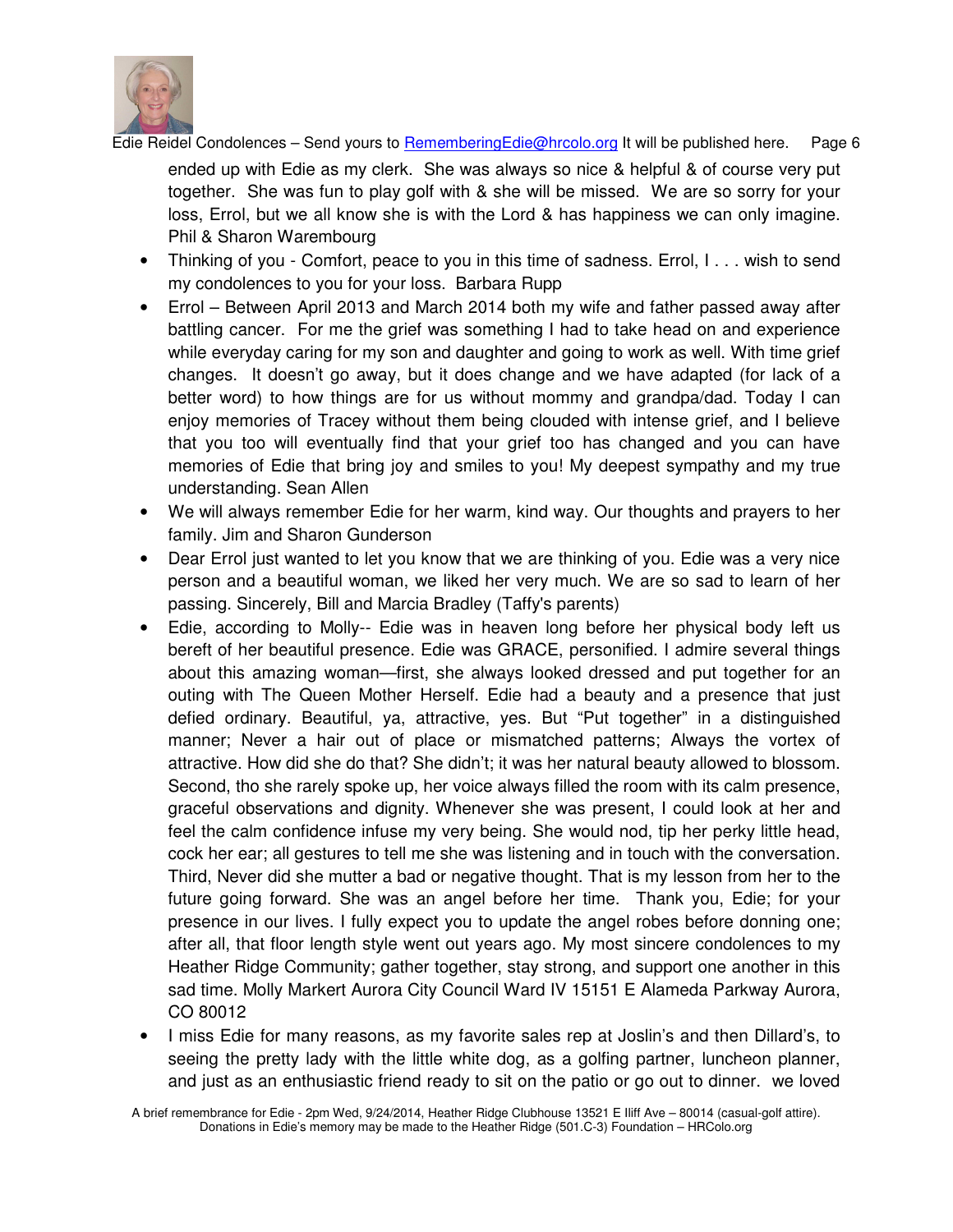

you Edie, share your happy loving self with all the other angels in heaven. Arletta and Dick Bennett

- Edie always had a smile on her face and was always very excited to see my brother and me. She was always nice and kind and fun to be around and told us stories from our childhood. Edie was a wonderful person who always seemed happy and that's how I remember her. Sage Fleischmann
- Edie… cowboy boots that she adored…beautiful white hair…UAHR Social Committee…Mexican Train…a mischievous smile in her eyes…a quick smile…a dry humor…her deep love of Errol are some memories that I carry with me. Errol, I keep a quote, that was given to me by a friend, on my desk. I hope it helps to comfort you as it does me. "We cannot always understand the ways of Almighty God - the crosses which He sends us, the sacrifices which He demands of us…But we accept with faith and resignation His holy will with no looking back to what might have been, and we are at peace." Rose Fitzgerald Kennedy - With acceptance comes peace. Bette Secord
- I am so sorry about Edie. She was a special and sweet lady. Please let us know when you need a shoulder or some conversation- whatever you need. We are here for you as you struggle with this loss. In deepest Sympathy. Marj
- Beyond the winter's darkness waits the gentle light of spring. Hope comes gently, like a sympathetic friend, reassuring us that life still has meaning, reminding us that we will smile again. Thinking of you at this sad time. With our affection, Sharyl & Bob Harston
- To: Edie's family, we were all very sorry to hear of Edie's passing. She was such a special person with so many wonderful qualities. I know you will miss her greatly, but I'm sure you will have some wonderful memories to carry you through the years. Our thoughts & prayers are with you during this difficult time Love, Lucy & Bob Showalter
- Errol—Many prayers of comfort, peace and healing for you as you morn the loss of your sweet Edie. I am sorry. Rhonda Reedy
- We're so sorry for the loss of your dear Edie. May your fond memories of her keep her close to you always. She will truly be missed. Harold and Mary Wallace
- Take comfort in knowing that your love, Edie, made a true difference to others. May your precious memories live forever in your heart. With deepest sympathy. Kathy Kaufman & James Weides
- While I cannot imagine your pain today, I know that Edie loved you so much. You brought her happiness, strength, security and an abundance of fulfillment into her heart and her life. Thoughts and prayers are with you. We will all miss her. God's Blessings -- Jaynie Basch
- May God fill your heart and soul with peace and comfort. My sincere sympathy. Jeanie Dymond
- I am so sorry. You two, together had something very special. She was a beautiful lady inside and out! It is hard to comprehend, this thing called life..... And this news makes me very sad. I am so very glad to have the picture and for your note letting me know.

A brief remembrance for Edie - 2pm Wed, 9/24/2014, Heather Ridge Clubhouse 13521 E Iliff Ave – 80014 (casual-golf attire). Donations in Edie's memory may be made to the Heather Ridge (501.C-3) Foundation – HRColo.org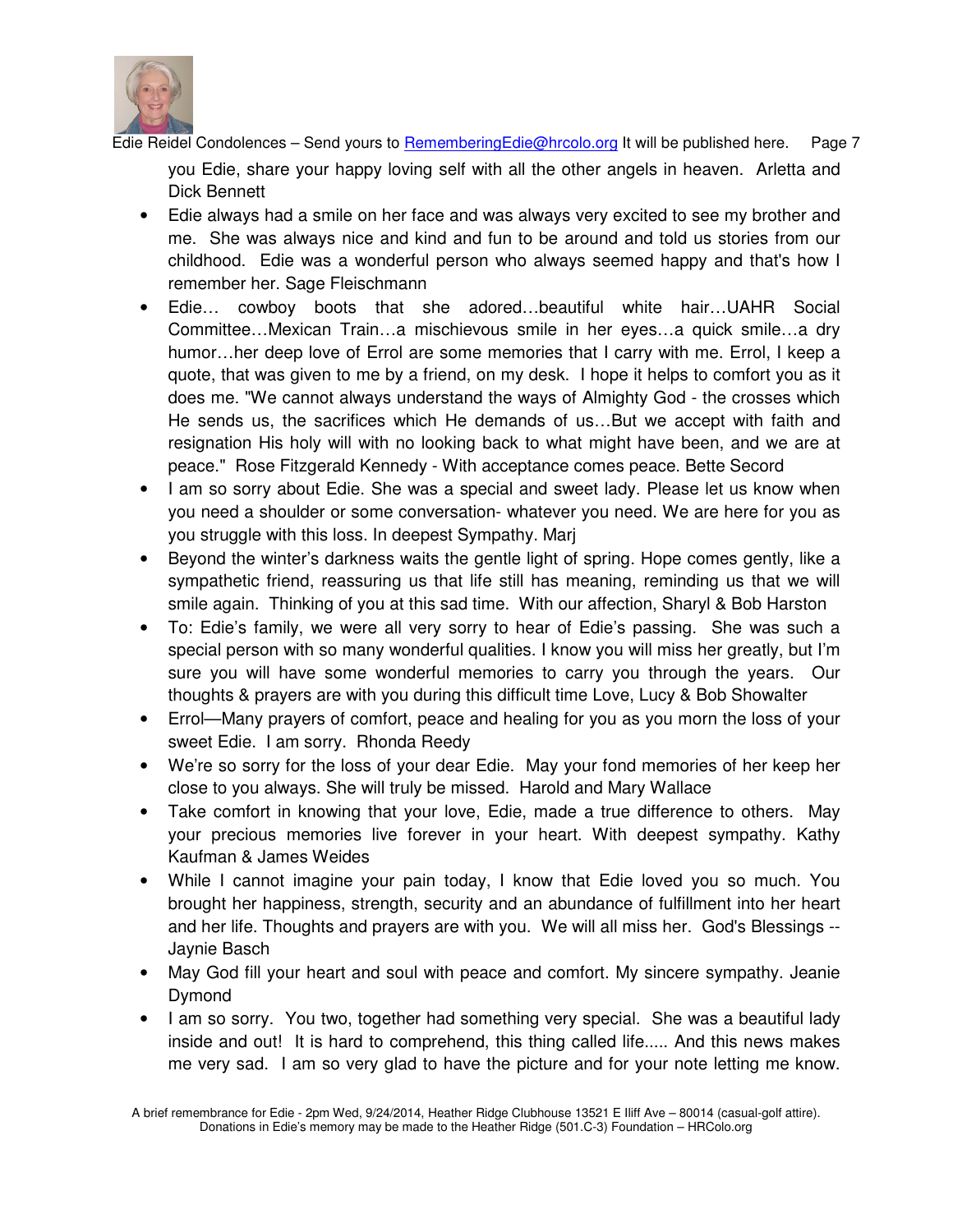

We all had some great memories together. I can't imagine how you miss her. Do keep in touch. Lu Ball

- A thousand beautiful memories of such a precious life—May Edie forever live on in the memory of your heart. I know the pain you are feeling in your heart at times must seem unbearable. It will someday subside; but know that we are just a few steps away for ice cream, golf, but more importantly to listen and talk. We never have enough time with those we love. Please call on us anytime. God Bless. Dave & Mary Lou Secor
- Once in a while Edie would entertain at a party by telling one or both of the jokes only she could tell so well: "At times I like to have martini, two at the very most; three, I'm under the table, four I'm under my host."--------- & ----------- A church's bell ringer passed away. So they posted the position and a man came in with no arms wanting the job. The clergy weren't sure he could do it, but he convinced them to let him try it. They climbed the bell tower and the guy ran toward the bell and hit it with his face and rang the bell. So they gave him the job. After ringing the bell for a few days he ran to ring the bell, tripped, bounced off the bell and fell to the sidewalk below. A crowd gathered and the constable said to the crowd, "Does anyone know this man?" A voice from the crowd yelled out, "No, but his face rings a bell." ------- The next day, the dead bell ringer's brother comes in for the again vacant bell ringer position. He also has no arms but he is hired to ring the bell also with his face. Again after a few days of ringing the bell, he climbs up to the belfry, runs at the bell, trips and falls to the sidewalk below. Again a crowd gathers and the constable asks, "Does anyone know this man?" Again a voice from the crowd responds, "No, but he's a dead ringer for his brother." – Edie Reidel
- Someone so much a part of us can never really be gone. All the words in the world would not be enough to say how sorry I am for your loss. Edie was such a special lady. I know what a hard time this is, but I am thinking of you and send my love. Love Billie **Jackson**
- It is hard for friends to see friends hurting. There are caring hearts and willing hands so ready to support you right now. I have many fond memories or our times on the golf course, dinners at our house, your and Edie's and at the Harres'. Edie was loved by your many friends. I have read the emails and beautiful articles in the HR news, etc. I will of course be at the celebration of her life in September. With love and sympathy, Linda Jorgensen
- Edie's is listed on the Heather Ridge Hole-In-One Hall of Fame. It happened on hole number 8 and was witnessed by Linda and Tom Jorgensen and Errol on August 2, 2007, exactly 7 years prior to her passing. When she realized that it went in the hole, she turned and said, "So what is the big deal about getting a hole in one? That was easy."
- May the most precious memories of her beautiful life bring comfort and peace. Edie was a wonderful neighbor and will truly be missed. Sincere Condolences, Marian Brennan
- With deep sympathy during this difficult time, we can't find words which are sufficient to convey our hurt by the passing of our dear friend Edie. While we know you are suffering in sorrow, please know that we know you did all you could to make her last days easier.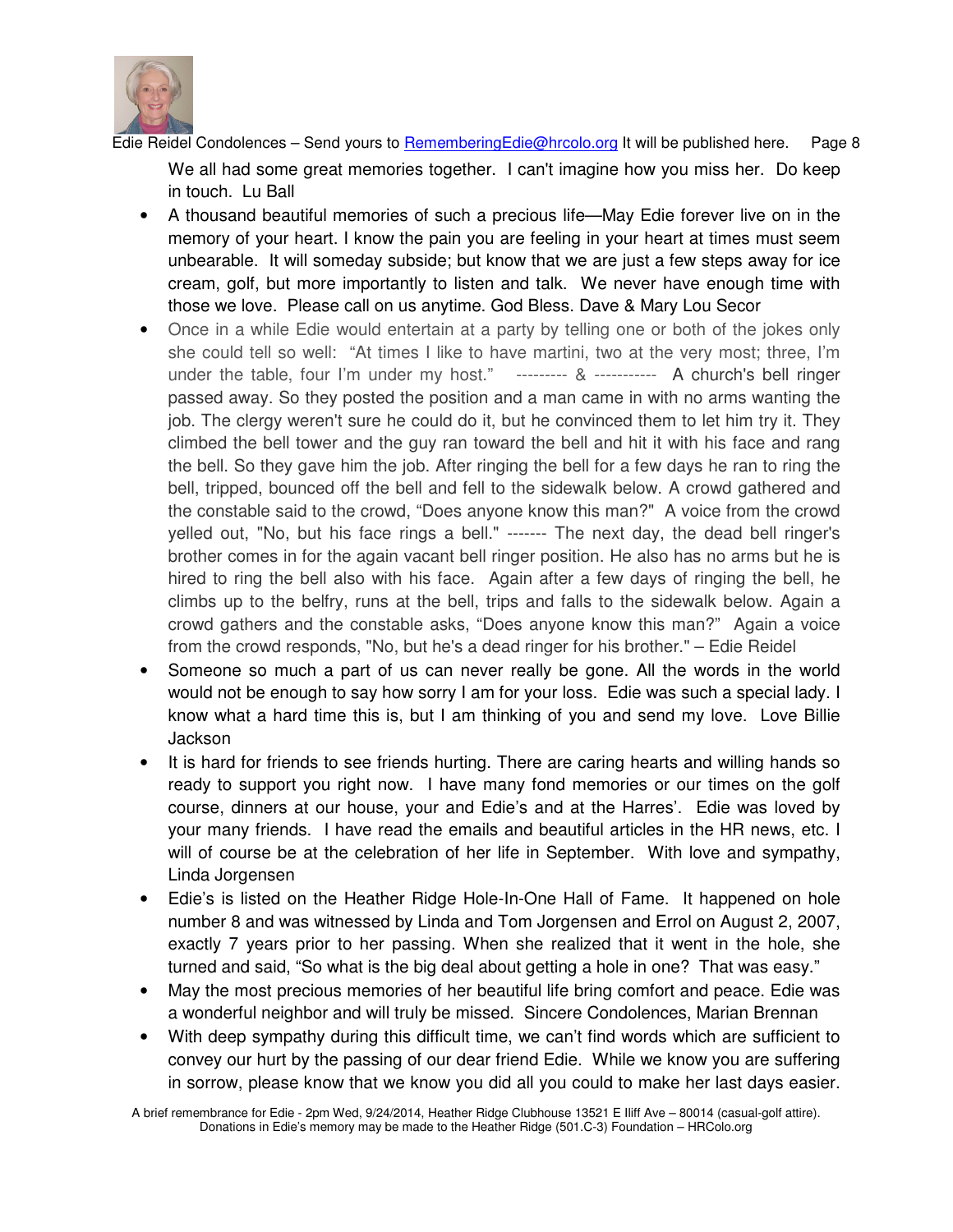

We know that she knew your love for her helps ease her pain. Feel content with your being that you did all that you could to show your love and caring for her. Her suffering is gone. She is in God's hands now. Always remember the good times you shared. She is with you in spirit. God Bless, Dick and Arletta Bennett

- In times of tears, remember the laughter. In times of sadness, remember the smiles. In times of loneliness, remember all you shared. Hope it helps you to know you'll always have those warm memories forever. Renee Schmidt, Debbie & Jim Dickison
- We want you to extend our deepest sympathy to you in this sad time. Edie was a very special lady and will be missed by all. Sincerely Ben and Diane Barnes
- With sympathy in this time of sadness. Sorry to hear about Edie— my prayers are with you. Bernie Rasmussen
- Hoping it helps to know that others care and share your loss. We are sorry for your loss. Our thoughts and prayers are with you. If you need anything, we are here for you. Nancy and Rick Helfer
- We are glad you were a part of Edie's life and made it so special as she did yours. She will be greatly missed and her loss will always be with us but memories of her will be in our hearts forever. Please know we are always here for you. Ginny & Van Lewis
- We will all miss her. I know you will see her in heaven and that she's now out of pain. Sincerely sorry for your loss. Jim and Sue Bruce
- Edie, Please know that you are not alone. You have many people caring about you and surrounding you with their love. Love Annette Harres and Linda Jorgensen
- Our thoughts and prayers are with you. Your friends, the Heather Ridge 9-hole ladies league.
- Edie, we love you! We pray every day for you. Your light shines so bright on all our lives. The Rowland Family
- I want to offer my sincere sympathy to you, your family and Edie's family. I am taking Edie' passing very hard. I just didn't know she was going through bad times. Thank God it was only the past 90 days. My heart aches for your broken hearts. Just thank our Savior for 15 wonderful years of caring and devotion that you both shared. My special memories of Edie will be in 2003. Just after an open heart surgery. You called, were coming over tomorrow night for a cookout on your patio. You and Edie had everything ready to go. Four of the biggest steaks, corn on the cob, baked potatoes and desert too. A few years later another big surprise. You called & said, "We are coming for a visit." I can't remember what was wrong with me then. You and Edie brought the most beautiful dozen of red roses, plus a very nice visit. How thoughtful. Edie's appearance always impeccable, sweet lady with a beautiful smile. She will be greatly missed by all. I can imagine her in heaven playing with the fun angels. Gloria Bromfield
- Our deepest sympathies to you, Errol. We will always remember the time you and Edie spent (in our kitchen) a short time ago. Your love for each other was so clear..what a blessing for each of you to have shared your lives. She was such a lovely person! Dal and Sonya Mathews

A brief remembrance for Edie - 2pm Wed, 9/24/2014, Heather Ridge Clubhouse 13521 E Iliff Ave – 80014 (casual-golf attire). Donations in Edie's memory may be made to the Heather Ridge (501.C-3) Foundation – HRColo.org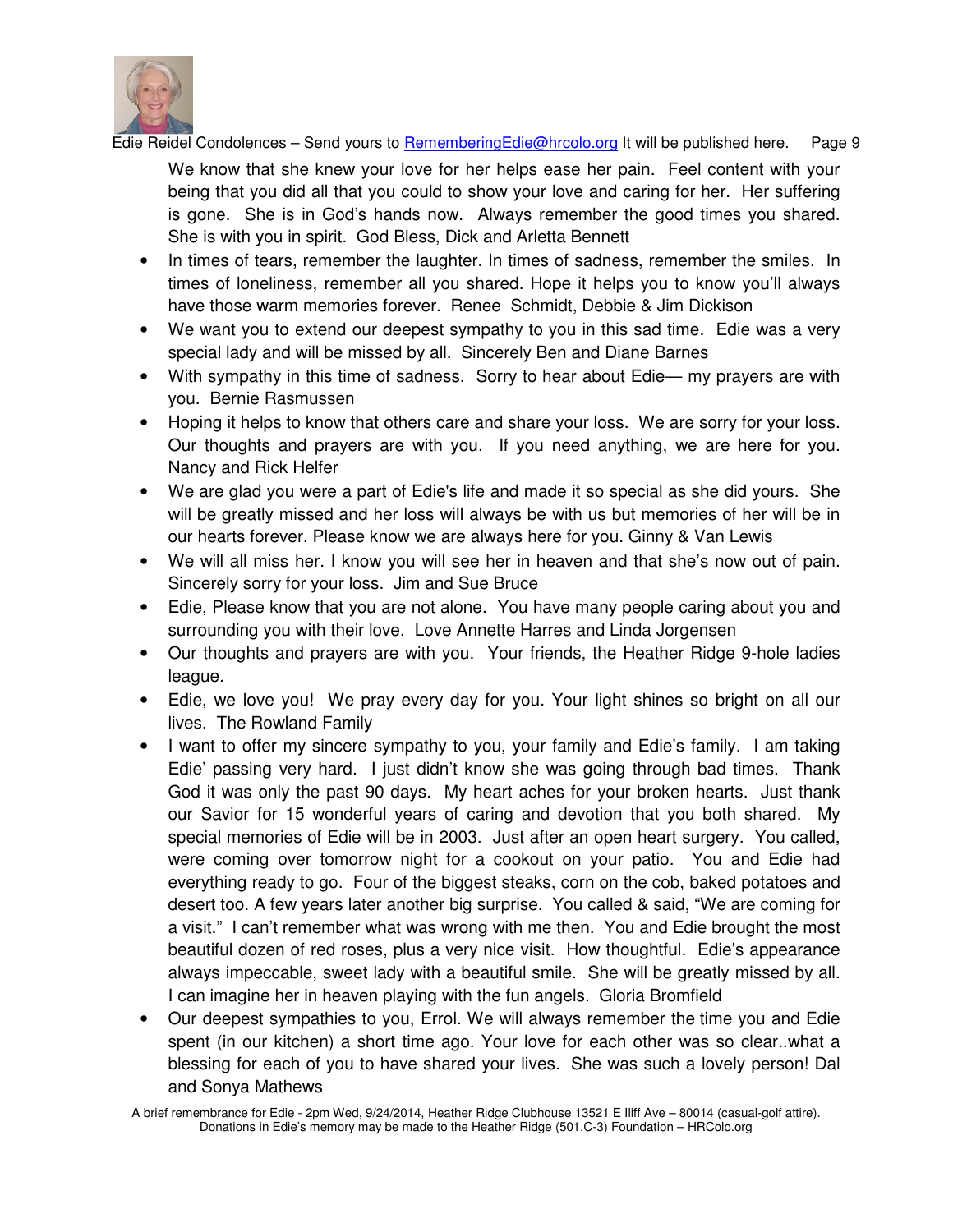

- She'll be in your heart, forever. She was a beautiful lady. We are glad to know you both! God bless you both! Rose D'Ippolito and Bob Loidl
- I am sorry for your loss as well as the loss for us all, as she was such a delight in our lives. I only pray that you will be alright. I know that this is a tough time and hope that you can find the support that you need . . . A little story to make you smile. My very first day working in the pro shop after the tragedy of Dick Jorgensen, Edie was the first person that I met in the Pro Shop. She came in to redeem some gift certificates before the whole place shut down. You were at home, and she came over to buy you something with your gift certificates. She couldn't decide what to buy and she was on the phone to you to see what she should get. It was so sweet! So Edie has a place in my heart as my introduction to Heather Ridge and such a sweet person. I will always remember her. My Love and sympathy -- Sandy Rammage
- I know this has been the most difficult time for you; keeping you in my thoughts and prayers. I remember Edie as the bright spirit always to be around. I will miss her. Mary Lou Braun
- Thoughts & Prayers are with you . . . Sad to hear of your loss . . . Thinking of you. Barry **Wallace**
- **Edie Reidel Aurora City Council Aug 11, 2014 Councilwoman Markert's comments (YouTube)**
- Errol, while words are difficult to come by at this sad time, please know you have our heartfelt sympathy at the loss of your dear Edie. I hope you can take comfort in knowing that the entire Heather Ridge community surrounds you with care, concern and many lovely memories of Edie. Pat and Kathy Chandler
- Edie remembers Lieschen -- Lieschen, my mother's best friend, would be on my list of the ten people who have had the greatest influence in my life. There are many childhood memories like summer vacations at the cottage in Round Lake. Tante Lieschen would take us the beach, for swimming and a picnic, or on a hike to the white farm, stopping to pick raspberries on the way home. On my wedding day I remember, with fondness, going to Lieschen and Ferdi's house in Oak Park. Lieschen helped me get dressed for my special day but, of course, you must know that I received a lot of advice too! When our children were very young, my husband, Bud, and I moved to Antioch, IL. I was elated when Lieschen and Ferdie built a house very near to us and Lieschen and I became very close during this time, as I would pick her up every week to go grocery shopping and afterward we would have lunch together and chat. She would help me with my children, taught me to become a good seamstress, and shared her cooking secrets with me. She was my mentor and, yes, again I received a lot of advice. Lieschen was such a dear friend to me all through the years and I will truly miss her, as I miss Ferdi, and my own mother and father. I can still see all four of them sitting at the dining room table sharing a plum cake and a pot of coffee, and I can hear Lieschen advising Ferdi "Don't feel sad, life isn't for the weak, life is for the strong." I will always remember that bit of advice whenever I am feeling down. Edie Reidel -- January, 2006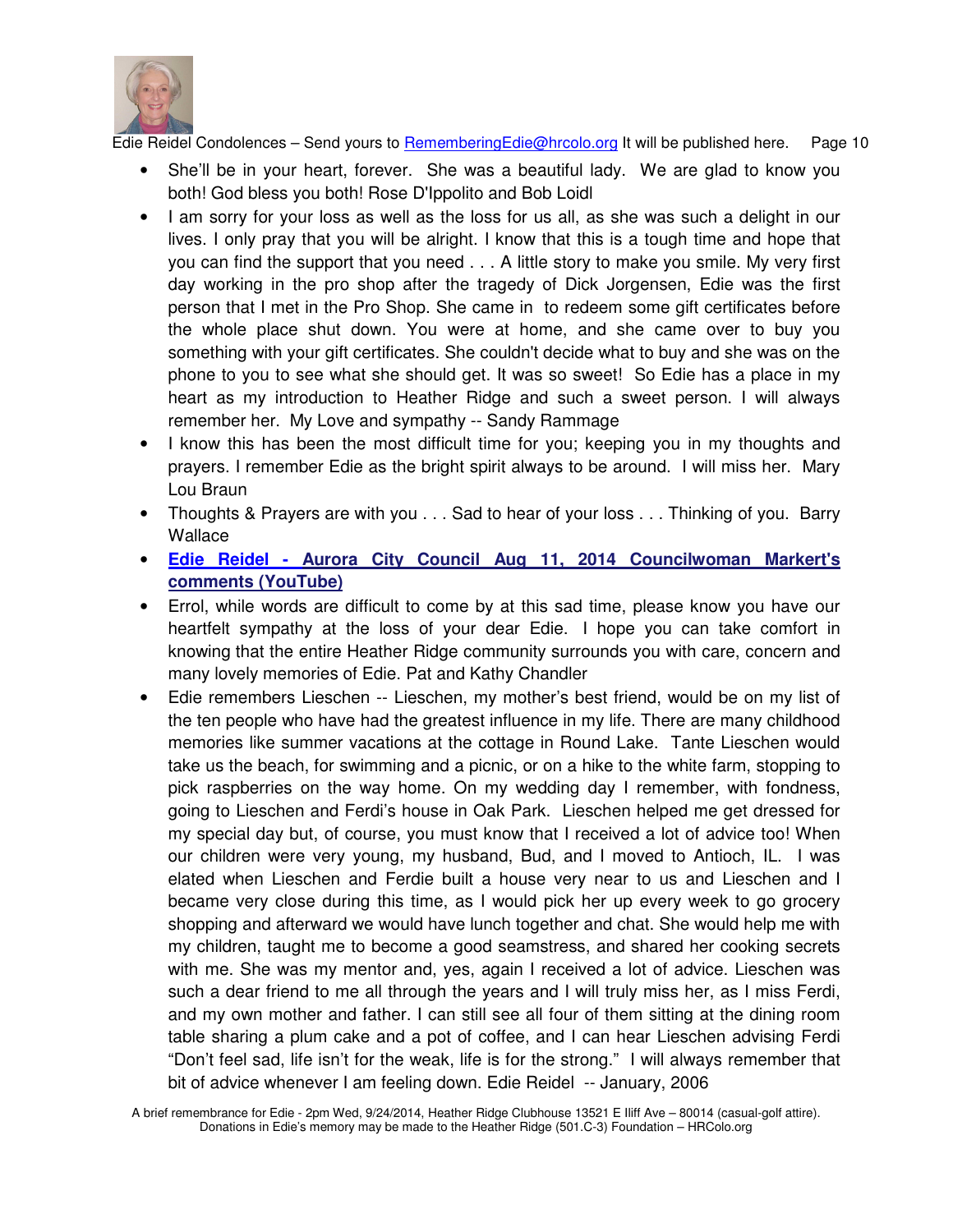

- With sympathy, Hope it helps to know that others are with you in thought and sympathy. Chris and Lonnie Leger
- Edie was such a fun and friendly member of our bridge club. I loved her special style in dressing and decorating! I will miss her. I know you brought a lot of joy to her life. You are in my thoughts and prayers. With heartfelt sympathy Sincerely, Carolyn Ferm
- Edie was loved by her many friends and family. She was such a dear and kind lady. What a wonderful tribute to receive at the end of her time here with us. Loved sharing our Mexico bathroom story with you and Edie. Take good care Errol. Diane and Gary **White**
- With sympathy, hoping that it brings you comfort to remember that your loved one is now beyond hurt, beyond worry, in a place of perfect peace. I know you miss your Edie. We all do. You two did so many wonderful things together. She cared so much for you. Our "bridge" group will be at the service at Heather Ridge the 24th of Sept. Lou Ann Baker
- I was very saddened to learn of Edie's passing and want to extend my sympathy to you over her loss. I am one of the bridge group members. We all thought Edie was such a special person and we will all miss her greatly. She talked of you often and expressed what fun times you had together. Thank you for keeping us informed during the progression of her illness. With caring thoughts and prayers, my condolences, Lucy **Showalter**
- I wanted to express my sympathy to you about the passing of Edie. You guys were a great couple and I must say she was the "classiest" chick . . . Luann always appreciated seeing her. . . You have some great memories, and they will be with you forever. I know it was especially hard on you. The women always have to put up with feeble men, in this case it was the other way around. God Bless and hope to see you soon. Richard Ball
- This is a wonderful memorial to a very special lady. I wish I could have known her better. You were very lucky to have had her in your life. Now you take care of you. Love Janice K Curtis
- I want to tell you how sorry I am at Edie's passing. I think of you frequently and pray for your comfort and peace of mind. Warmest regards, Jane Klein
- I just learned of your loss of Edie -- Errol, my heart goes out to you my friend, Sincerely John Curzon
- Just a note to let you know how sorry I am to hear about your loss. Edie was a sweet and beautiful woman and I know she brought you great happiness. I hope you heal from the heart ache. May the love of your family and friends bring you peace and strength. Sending you BIG hugs!! Love Susie "Finochio" Linkowski
- Errol, I am shocked and very saddened by the passing of this lovely woman. As I've told you, I met Edie many years ago, perhaps over 20, when I first moved into Strawberry, she and her friend (Barbara Wright) walked their dogs (Rudy and Greta) together, schnauzers I recall, we spoke often and she was always pleasant and kind. I've known loss Errol, it's very hard to lose a love, I'll say a prayer for you, very sorry, Condolences, Terry Bellomo

A brief remembrance for Edie - 2pm Wed, 9/24/2014, Heather Ridge Clubhouse 13521 E Iliff Ave – 80014 (casual-golf attire). Donations in Edie's memory may be made to the Heather Ridge (501.C-3) Foundation – HRColo.org